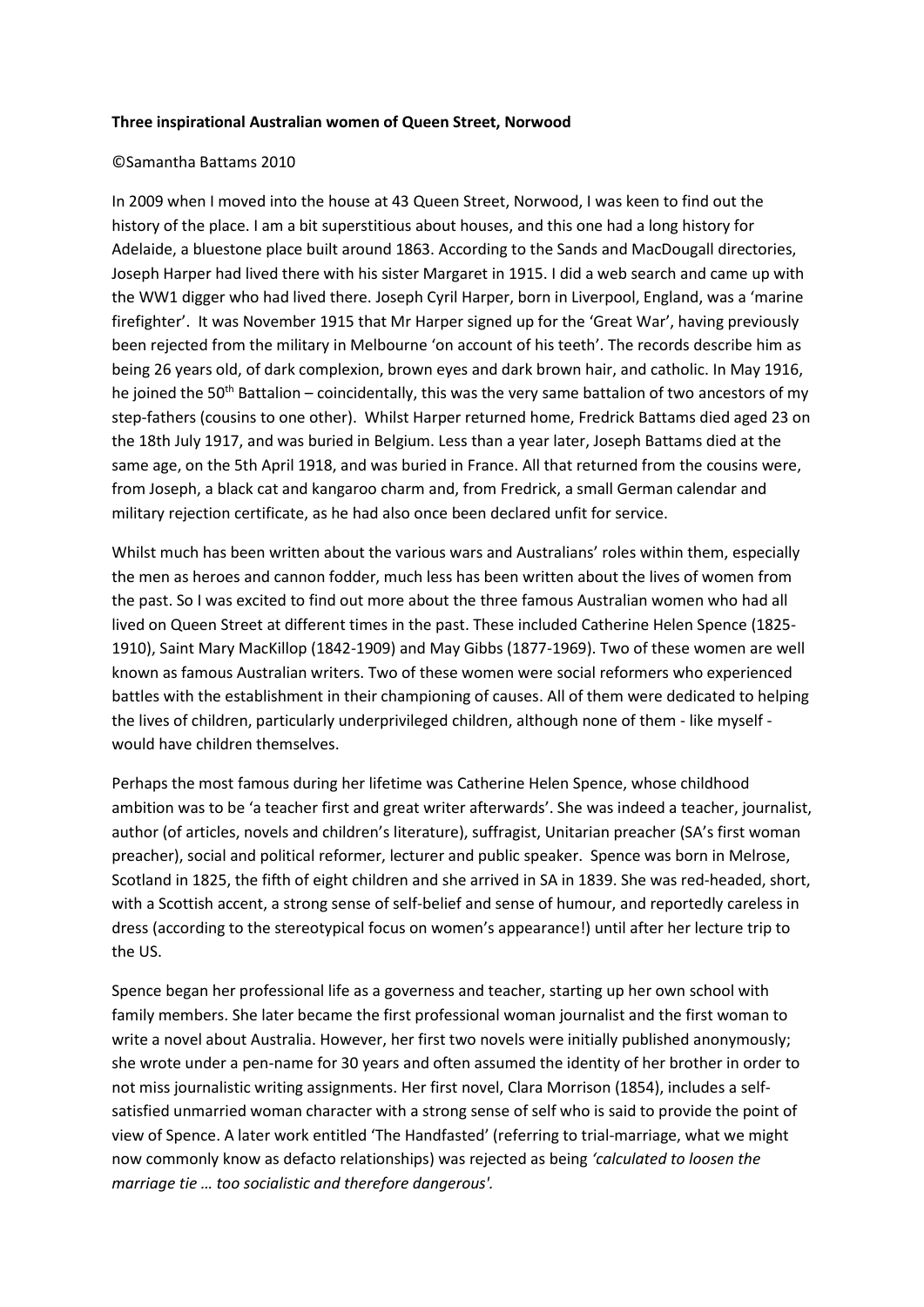In 1859 Spence started writing about the proportional representation system of voting, or 'effective voting' as she would call it, and would strongly advocate for this, along with women's suffrage, for the rest of her life. She spent 1864-1866 in Europe during which time she discussed with John Stuart Mill and Thomas Hare this voting system. In 2001, she was on the five dollar 'federation' commemorative bill (due to her role in introducing the Hare-Clarke voting system). Spence also assisted Irish woman Mary Lee, who inaugurated the SA Women's Suffrage League, and helped make South Australia the first place in the world to enable women the right to vote in 1894 and to stand for parliament (a right unclaimed till 1959). Whilst she was highly political, she was decidedly non-partisan, being President of the Women's Non Political Party Organisation.

Spence never married (rejecting two proposals as a teenager and young adult) or had children, although she raised three families of orphaned children, including her sister's children, and also cared for her mother. Spence was also a strong advocate for women and children, especially those in need such poor women and orphans. In particular, she was an advocate for the education of girls and women's working conditions. Amongst her achievements was being the co-founder (with Caroline Emily Clark) of Children's Courts (a world first) and of the Boarding Out Society in 1872, the first foster scheme for children in South Australia which was imitated throughout Australia and New Zealand. She also supported the establishment of the first government secondary school for girls in 1879.

Thinking about the value of the efforts of Catherine Helen Spence reminds me of the plight of my own family at the time. My great-great grandfather Stephen White died at age 27 years, leaving behind three children and a five-month pregnant wife Sarah James who would be a 26 year old single parent with four young children in 1869. The baby that was born posthumously, his namesake Stephen White, tragically died only a year after his birth. Sarah James's mother-in-law also died just 5 weeks after her son died. Within the space of a year and a half Sarah James had lost a husband, a son and a mother in law, and had three children to raise. There are no records of this family in the Destitute Asylum, so it is likely that they were assisted by their family.

Catherine Helen Spence continued working throughout her life and was particularly active in her 60s and 70s. She was appointed to the State Children's Council (in 1887) and the Destitute Board (in 1897) and became Australia's first female political candidate in the 1897 Federal Convention. In 1893 at the age of 68 she lectured throughout the US (Chicago's World Fair and Congress of Women) and Canada, Switzerland and the UK on 'effective voting'. Her Chicago address included the lines

*It is said that many of us women spend our lives in waiting for the coming man, who often does not come at all, and sometimes when he does come she might have done better without him. I have waited long enough for the coming man, and I as a single woman have had to take up lecturing myself, and, in point of fact, I have done fairly well, both with life and with lecturing.*

Spence died aged 84 at 64 Queen Street, Norwood in 1910, where she was living with the Quilty family (Mrs Quilty had been her maid) and with her niece Lucy Morice by her side.

A contemporary of Catherine Helen Spence who briefly lived on Queen Street was Saint Mary MacKillop who was born in Melbourne in 1842, the eldest of eight children. Like Spence, she had Scottish heritage (with both parents migrating from Scotland) and large, intense blue eyes. Also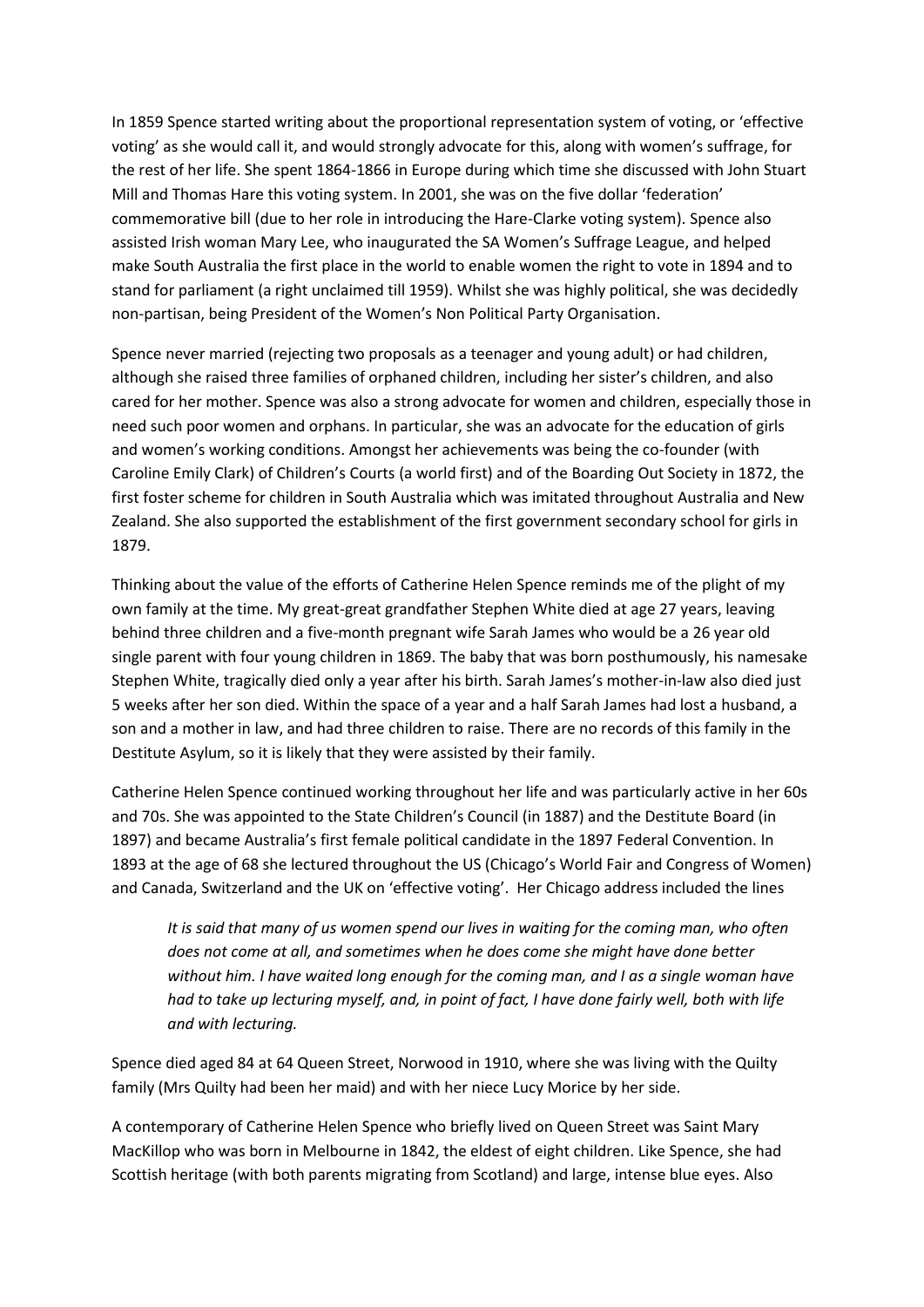similar to Spence, she began her professional life as a governess, later helping to found the Sisters of St Joseph of the Sacred Heart in 1866, dedicated to the education of poor children and establishing a number of schools around SA from the 1860s. She lived on the corner of William and Queen Street after her excommunication from the Catholic Church in 1871, when she was wrongly accused by Bishop Sheil of inciting 'the sisters to disobedience and defiance' and many of the Josephite schools were subsequently closed. MacKillop was exonerated five months later, just before Sheil's death in 1872. As stated in my book 'The Secret Art of Poisoning'

*'The excommunication was associated with MacKillop uncovering and making a complaint in 1871 about the sexual abuse of children by Father Keating and others at Kapunda (with the Vicar General taking action and sending Keating back to Ireland). Kapunda priest Father Horan, one of these priests, now worked with Bishop Sheil and wreaked revenge on MacKillop and the Josephites, changing their rules to break them up, which MacKillop refused to comply with'. ii*

Shortly after this she travelled to Rome to have the rules of the Order approved, and when she returned she became Superior-General of the Order. On the grounds of St Ignatius (Queen Street) the Order established a Women's Refuge were women ex-prisoners, unmarried mothers and homeless women lived and were taught to be self-supporting. An orphanage was also created along with a home for older women. The Order was established throughout Australia and in New Zealand where she spent 3 years. Later in 1883, Bishop Reynolds of Adelaide attempted to destroy the Josephites and Mary as their head as she advocated for a more centralised, equalitarian and less hierarchical organisation: she was exiled and removed as Superior-General of the Order. The Josephites transferred its headquarters to Sydney and Mary MacKillop was eventually reinstated as Superior-General. She was beautified by the Pope in 1995 and in 2010 she was canonised to become Australia's first Saint, and the first Saint ever to have been excommunicated from the Catholic Church.

Another famous resident of Queen Street was May Gibbs, who lived at 67 Queen Street sometime between 1881 and 1885. She is famous to many Australians through children's' characters and literature. Gibbs was born in 1877 in Kent, England and arrived in SA when she was 4 years of age, with her parents and two brothers. She was tall with thick reddish dark brown hair, brown keen eyes, refined features and a strong nose. Her parents were also artists (although her father had lost an eye as a teenager) and she was encouraged in her art from a young age. She studied art in WA and England, and regularly travelled overseas before settling in Sydney after she returned from England in 1913. She struggled to get her Australian stories accepted in the UK. Despite being considered 'apolitical', she initially did political cartoons for a magazine (under the pseudonym Blob). She became famous as a children's illustrator and author, and her Australian characters and stories. These included the 'Gumnut Babies' characters in 1916 and the 'foster brothers' and Australian icons 'Snugglepot and Cuddlepie' in 1918.

Gibbs love for the Australian bush was evident in her characters and throughout her work, and she was also an advocate for the preservation of native flora and fauna. She was a shy and retiring person who married for the first time at aged 42 (in 1919) a mining agent, Bertram James Ossoli Kelly. However, she was also tough and her dissatisfaction with the page allocation of her comic characters 'Bib and Bub' led to the cartoon being withdrawn from the newspaper for two years. It